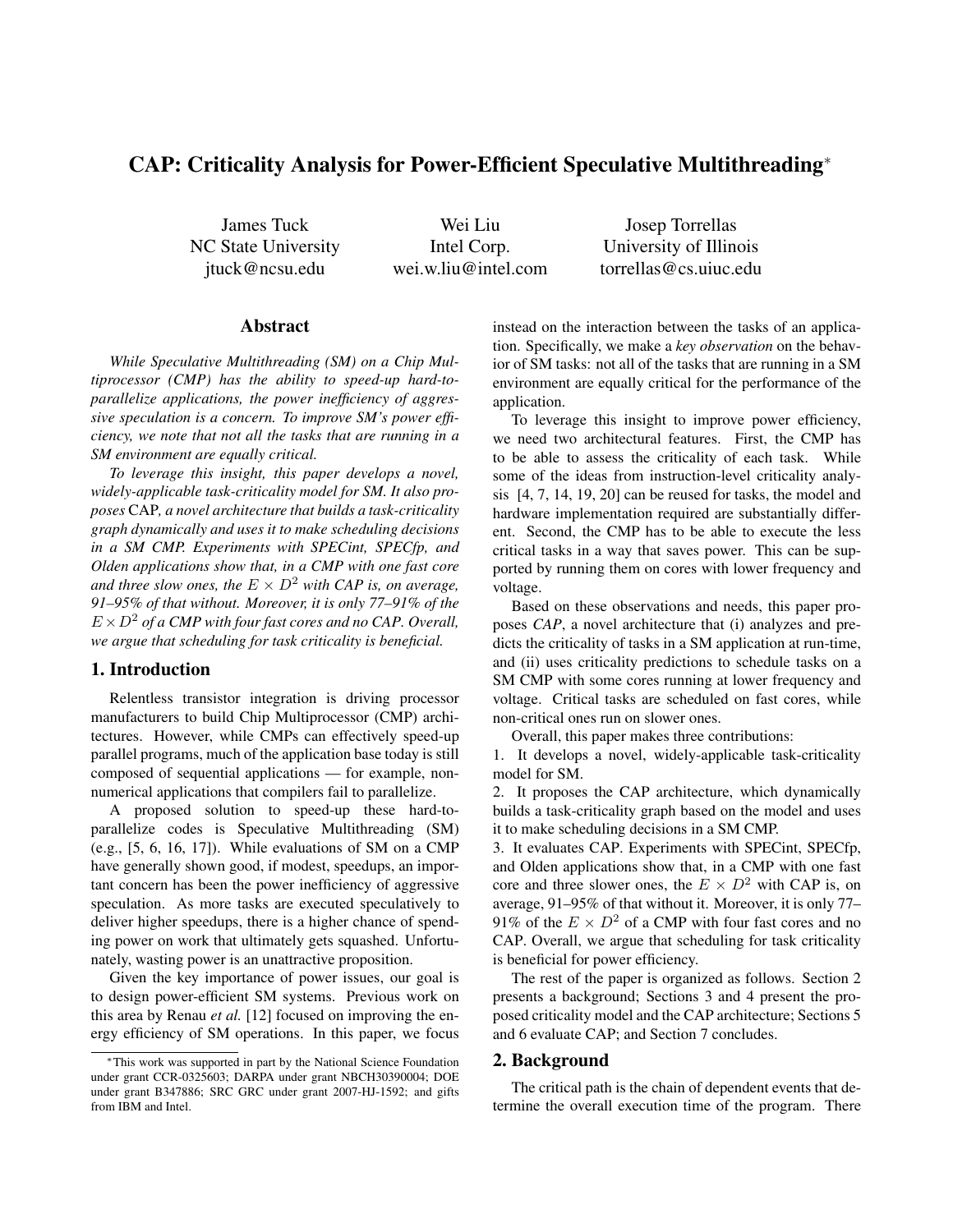has been substantial research on predicting the critical instructions and quantifying instruction criticality [2, 3, 4, 7, 14, 15, 19, 20]. Conventional instruction-level critical path analysis has the advantage of reasoning about events that happen within a microprocessor, such as contention on functional units. However, in the scenario of SM architectures, directly applying the instruction-level model has shortcomings. First, the flood of per-instruction information makes the model very hard to implement in hardware. Second, most per-instruction information is useless when considering interactions between tasks. Specifically, instructions that are not responsible for inter-thread communication are usually uninteresting. Finally, interesting, task-level information is scattered across the many instructions of the task.

Due to these limitations, in this paper, we propose a *tasklevel* criticality model for SM that tracks and collects *pertask* information, and then predicts the criticality of each task. The number of tasks is orders of magnitude lower than the number of instructions. Therefore, it is possible to store the model in hardware.

### 2.1 Speculative Multithreading (SM)

SM extracts tasks from a sequential program and executes them in parallel, hoping not to violate sequential semantics. The control flow of the sequential program imposes a task order. Therefore, we use the term predecessor and successor tasks. The safe (or non-speculative) task precedes all speculative tasks. SM schemes provide special hardware support to detect if the parallel execution of speculative tasks violates any data dependence relation required by the sequential program. If any dependence is violated, the offending tasks are squashed, any polluted state is repaired and the tasks are re-executed.

Buffering Speculative Data. Under SM, data generated by speculative tasks has to be stored separately before it can be merged with the safe state of the program. Speculative data can be saved in a special hardware buffer or in the cache of the processor. When a task becomes non-speculative, its data can be made visible to the rest of the system. A cache can hold speculative state from multiple speculative tasks. The data of each task has its own version ID.

In-Order and Out-of-Order Task Spawning. There are two types of task spawning schemes in SM: in-order and out-of-order [13]. Under in-order spawning, an individual task can at most spawn one correct task in its lifetime. A correct task is one that is in the sequential execution of the program, rather than in the wrong path of a branch. As a result, correct tasks are spawned in-order, namely, in the same order as in sequential execution. Under out-of-order spawning, an individual task can spawn multiple correct tasks. Out-of-order spawning is harder to support, but it enables more task parallelism.

Power-efficient Speculative Multithreading. Renau *et*

*al.* [12] identified and quantified the main sources of energy consumption in SM. Then, they proposed a set of simple energy-saving optimizations for SM. Their work focuses on improving the efficiency of SM operations; our paper focuses on improving the efficiency of the interaction between SM tasks.

Nagpal and Bhowmik [10] used an instruction-level criticality model to drive energy-aware speculation for SM processors. They focused on controlling task squashes by delaying the non-critical loads and enhancing the branch prediction. Our scheme considers all task interactions, not just task squashes.

### 3. Task-Level Criticality Model

This section describes a novel task-level criticality model for SM environments. The model is very general, as it applies to both SMT- and CMP-based SM architectures, both with in-order and out-of-order task spawning. Since it tracks only task-level information, it significantly reduces storage requirements compared to an instruction-level scheme, and lends itself to a simpler hardware implementation.

### 3.1 Lifetime of a SM Task

In an instruction-level criticality model, an instruction is represented by a set of nodes that represent different stages in the instruction's lifetime — e.g., Dispatch, Execute and Retire. Similarly, a task experiences a few stages during its lifetime: Start (the task is created by a predecessor), Execute (the task is assigned to a free core or context), Finish (the execution completes the task-end instruction) and Commit (the commit token for the task is consumed). Figure  $1(a)$ shows a task's lifetime, where the thicker line represents the use of a core or context.

To accurately calculate the critical path in a set of dynamic SM tasks, we need to model all the interactions between tasks: (i) a task can execute a spawn instruction, thereby creating another task; (ii) a task can execute a store instruction that synchronizes with a successor task or squashes it, forcing the latter and its successors to re-start; (iii) a task may have to wait for another to finish execution and release the core or context; and (iv) a task may have to wait for another to commit, so that it can become safe and either commit or perform an irreversible operation such as  $I/O$ .

We propose to divide a task lifetime into stages between which these interactions take place. Unlike the instructionlevel model which has a unique set of nodes per instruction, many instructions map into a single node. As a result, using the four obvious stages Start, Execute, Finish and Commit as in Figure 1(a) is suboptimal. The reason is that the Execute stage can contain instructions with a *mix* of criticality levels. Specifically, if it contains a task spawn instruction (or similarly for a squash or sync), the instructions before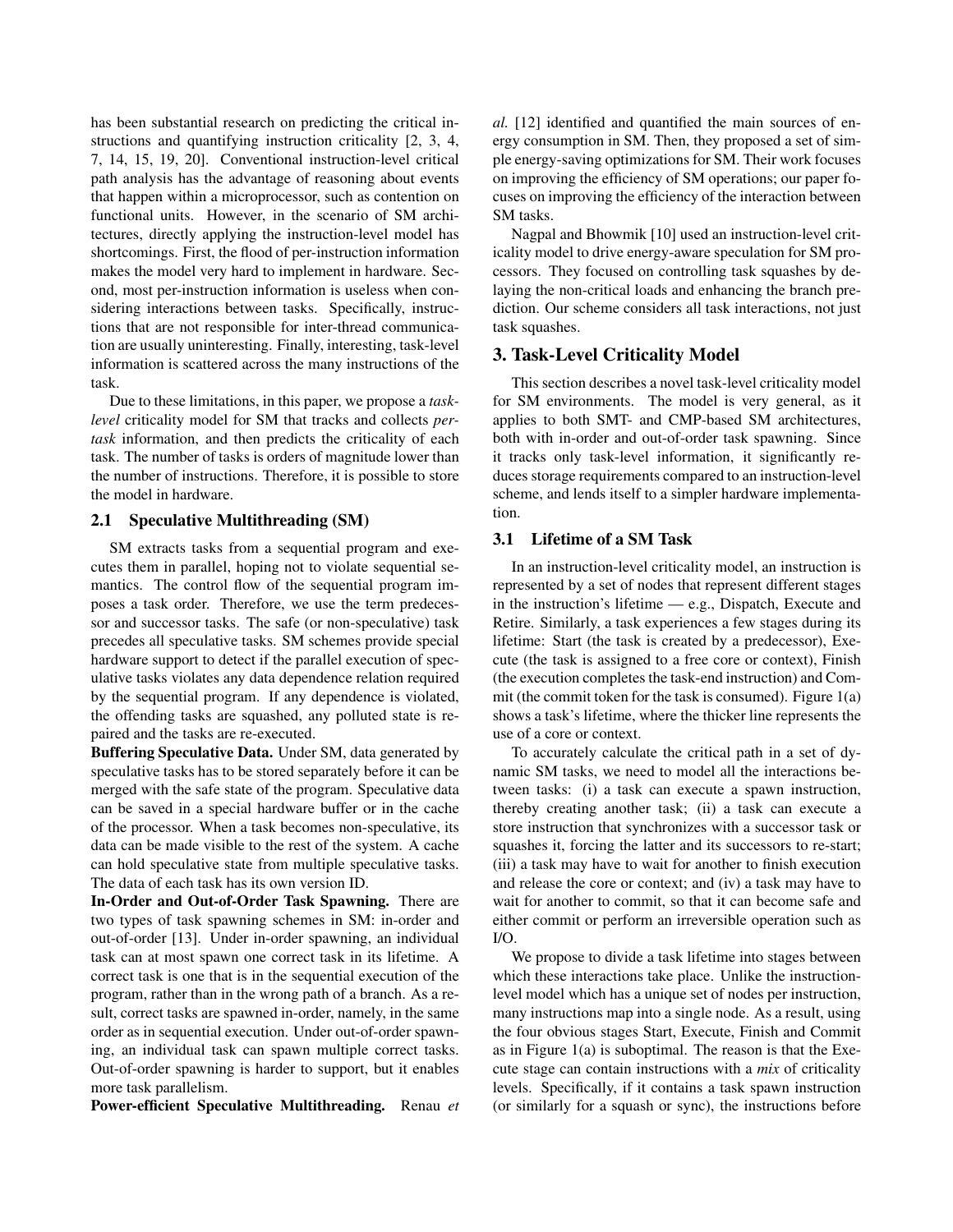

**Figure 1. Stages in a task lifetime (a), example of multiple task execution (b), and resulting criticality graph (c).**

the spawn may be much more or less critical than the ones after it. While the model accurately calculates the critical path in aggregate, its suboptimal characteristic makes it less accurate for identifying the criticality of a specific instruction.

#### 3.2 Proposed Task-Level Model

In our model, we handle task spawn, squash, and synchronization operations in the Execute stage differently. Consider spawns first. In an environment with out-of-order spawning, a task may spawn multiple tasks. After every spawn operation, the criticality level of the task may change substantially. Consequently, we propose a model where a task is broken into *subtasks*. After every spawn operation, a new subtask starts.

As an example, consider Figure 1(b). It shows Task *A* spawning Task *C* and then squashing it. *C* immediately restarts. Later, Task *A* spawns Task *B*, which is less speculative than Task *C*. Task *B* cannot get a processor and waits until Task *A* finishes and relinquishes its processor. After that, Task *B* executes. When *B* completes, *C* is still running. In this example, there are three subtasks in *A*: from the start of the task to the first spawn (subtask *A.1*); between the two spawns (subtask *A.2*); and from the last spawn to the end of the task (subtask *A.3*).

This approach, where a subtask has at most one spawn, has two important properties. First, in-order and out-oforder task spawning environments are handled seamlessly. Secondly, a task spawn cannot cause instructions with different criticality levels to be included in the same Execute node. We could apply the same approach of creating a subtask for a squash or a synchronization edge. However, because they are much rarer than spawns, the benefits would be small.

We model a subtask with four nodes. Start (*S*) and Execute (*E*) follow the description of Section 3.1. Finish (*F*) corresponds to the point after the subtask executes a spawn or a task-end instruction. Finally, Commit (*C*) involves receiving the commit token, committing the architectural state of the whole task (only if this is the last subtask in the task), and passing the token to the next subtask. Table 1 shows when each node is reached.

| Node            | When It Is Reached                                      |
|-----------------|---------------------------------------------------------|
|                 |                                                         |
| Start(S)        | Subtask is created                                      |
| Execute(E)      | Subtask starts executing                                |
| $F\$ {inish}(F) | Subtask has completed a spawn or a task-end instruction |
| Commit(C)       | Subtask receives the commit token                       |

**Table 1. Nodes in a subtask.**

| Edge                                                            | Description   |                                                     |
|-----------------------------------------------------------------|---------------|-----------------------------------------------------|
| $S_i \rightarrow E_i$<br>$E_i \rightarrow F_i$<br>$F_i \to C_i$ |               | Transitional edges within a subtask                 |
| $F_i \rightarrow S_i$                                           | Spawn         | Subtask(i) spawns Subtask(j)                        |
| $E_i \rightarrow S_i$                                           | Squash        | Subtask(i) squashes Subtask(j)                      |
| $E_i \rightarrow E_i$                                           | Sync          | Subtask(i) synchronizes with Subtask(j)             |
| $F_i \rightarrow E_i$                                           | Resource      | Subtask(i) relinquishes core to Subtask(i)          |
| $C_i \rightarrow E_{i+1}$                                       | <b>BeSafe</b> | Subtask $(i+1)$ must wait to be safe                |
| $C_i \rightarrow C_{i+1}$                                       | Commit        | Subtask $(i)$ 's commit precedes Subtask $(i+1)$ 's |
|                                                                 |               |                                                     |

**Table 2. Edges in the criticality graph.**

Table 2 describes all the possible edges between the nodes. The first set of edges are those within a subtask (Row 1). They are drawn between the successive stages of a subtask:  $S_i \rightarrow E_i$ ,  $E_i \rightarrow F_i$ , and  $F_i \rightarrow C_i$ . The rest of the edges in the table are between subtasks, and represent interactions between subtasks. Specifically, every subtask starts in one of two ways. First, it can be spawned by a predecessor, as shown by the *Spawn* edge  $F_i \rightarrow S_j$ , where the subtask versions satisfy  $i < j$  (Row 2). Alternately, the subtask can be squashed by a predecessor and restarted, as shown by the *Squash* edge  $E_i \rightarrow S_j$  (Row 3).

Once executing, subtasks can synchronize either with explicit wait instructions or as a result of a dependence predictor. In this case, a *Sync* edge  $E_i \rightarrow E_j$  is inserted (Row 4).

A spawned task may be unable to execute in two cases: it does not have a core or context to run on, or it needs to become safe before it can execute. The latter case may occur, for example, if the subtask has to perform an I/O operation, which cannot be executed speculatively. The first case is represented by the *Resource* edge  $F_i \rightarrow E_j$  (Row 5). The second case is represented by the *BeSafe* edge  $C_i \rightarrow E_{i+1}$ (Row 6). This edge goes from the Commit node of a subtask to the Execute node of its immediate successor.

Finally, the fact that each subtask must commit after its immediate predecessor commits is represented by the *Com-*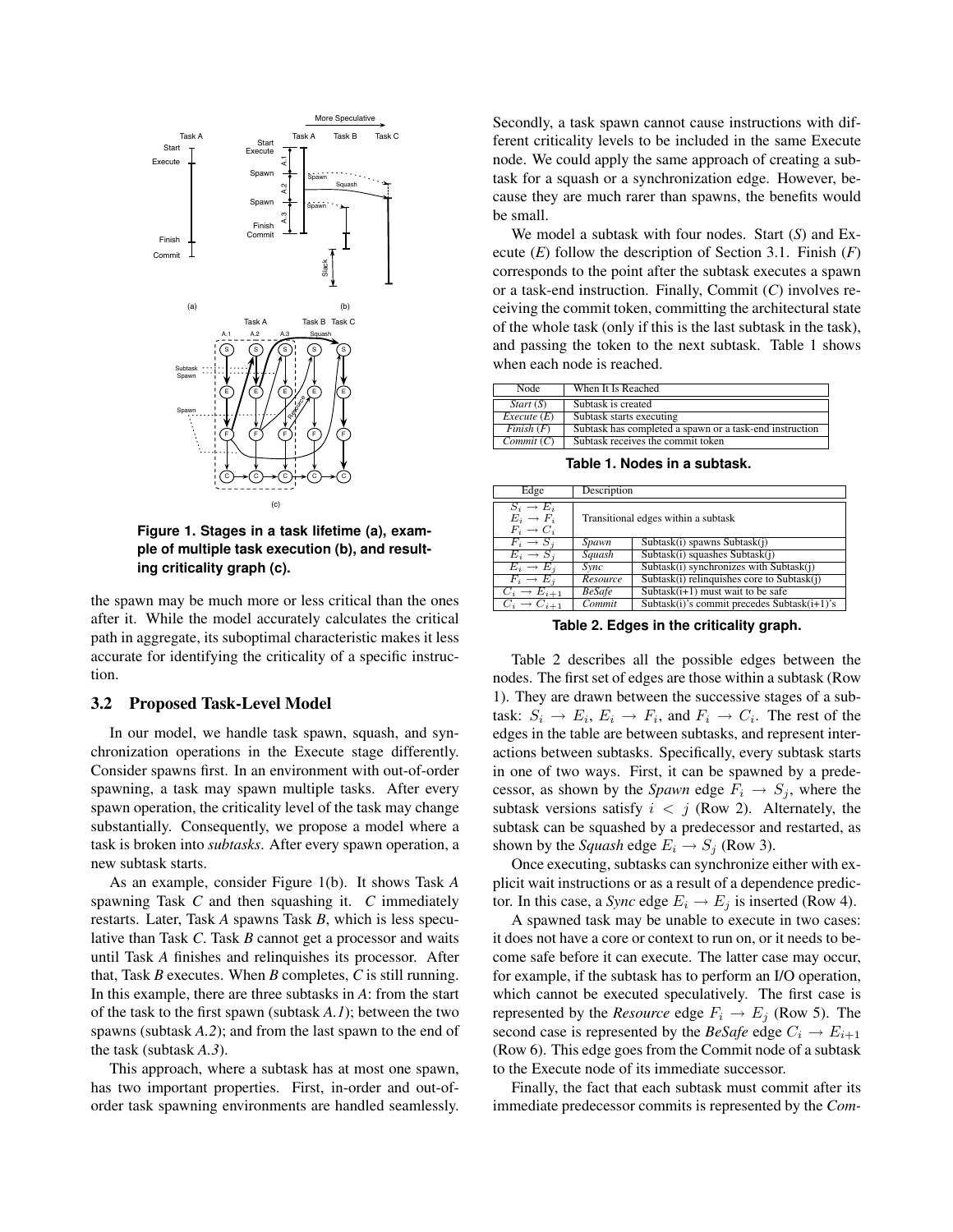*mit* edge  $C_i \rightarrow C_{i+1}$  (Row 7).

Figure 1(c) shows the criticality graph corresponding to the execution in Figure 1(b). The critical path can be computed efficiently using Last Arriving Rules [4] by walking backward from the last *Commit* node in the graph. The critical path in Figure 1(c) is highlighted with thicker lines. From this graph, it is clear that *Task B* is not in the critical path. *Task B* could take longer to execute (perhaps in a lower power mode) without hurting performance.

For simplicity, in the remainder of the paper, we will use the term "tasks" to mean the "subtasks."

# 4. Architecture Design

We propose an architecture called *CAP* (Criticality Analysis for Power-efficient Speculative Multithreading) to: (i) build our task-level criticality graph in hardware dynamically and (ii) make task criticality predictions based on the graph. These predictions are used to schedule SM tasks in a CMP power-efficiently.

Figure 2(a) shows a multiprocessor system with CAP. CAP adds two modules: a *Task Controller* (TC) and a *Critical Path Builder and Predictor* (CPBP). The TC keeps track of all running and pending tasks, and controls task scheduling. The CPBP has two components, namely the *Builder* and the *Predictor*. The former builds the criticality graph in hardware on-the-fly and computes the critical path; the latter uses the critical path information to store the inter-task edges that are *Critical Edges* most frequently. A Critical Edge is one that connects a critical task at the point where it ceases to be critical to the next critical task at the point where it starts being critical.

As a task executes, the TC keeps information on it, such as which task spawned it and which tasks squashed it. When the task commits, the TC forwards this information to the Builder to be added to the criticality graph. When the Builder has buffered enough tasks for a meaningful analysis, it calculates the critical path. Based on the critical path, the Builder updates the list of Critical Edges in the predictor. Then, the Builder's graph is flushed, and it starts over. The Predictor, therefore, gets continuously trained. The TC uses the information on Critical Edges in the Predictor to make scheduling decisions.

#### 4.1 Task Controller

To be able to construct critical paths, we need to record some information for each dynamic task. Specifically, for each node in the task, we need to record (i) which incoming edge is the Last Arriving Edge (LAE) to the node and (ii) what is the ID of task at the source of that edge. This information is collected by the TC.

As a task is created, the TC assigns a Version ID (VID) to it — a unique name for that dynamic task. As the task executes, the TC records the aforementioned information.



**Figure 2. Multiprocessor system with CAP (a), CurCriTask register (b), Graph Table (c), VID Table (d), and Critical Edge Table (e).**

When the task commits, this information is passed to the Builder.

The TC has a register called *CurCriTask* (Figure 2(b)), which contains the VID of the task that is currently critical. Such task is scheduled on a high performance core one with high voltage and frequency. The other tasks can be scheduled on slower processors that use less power. Since such tasks had slack, they will not hurt performance. Every time that the CurCriTask task experiences an event that could be the source of a Critical Edge, the TC checks the Predictor. If the Predictor confirms that this is a Critical Edge with high probability, the task at the destination of the Critical Edge is placed in the CurCriTask register and the TC moves that task to a high-performance core.

Based on our experiments, we find that the Critical Edges where a processor re-schedule is most often beneficial are of the Spawn, Squash, and Sync type. Consequently, the Predictor will only store information on these three edge types. Moreover, the TC will only check the Predictor when the CurCriTask task spawns, squashes or synchronizes. If the Predictor has not recorded the corresponding Spawn, Squash, or Sync edge as Critical, criticality is assumed to remain in the task. In this case, the CurCriTask register remains unmodified.

However, recall that, in our model, a spawn also 'transforms' the spawning task into a new task — e.g., Task *A.1*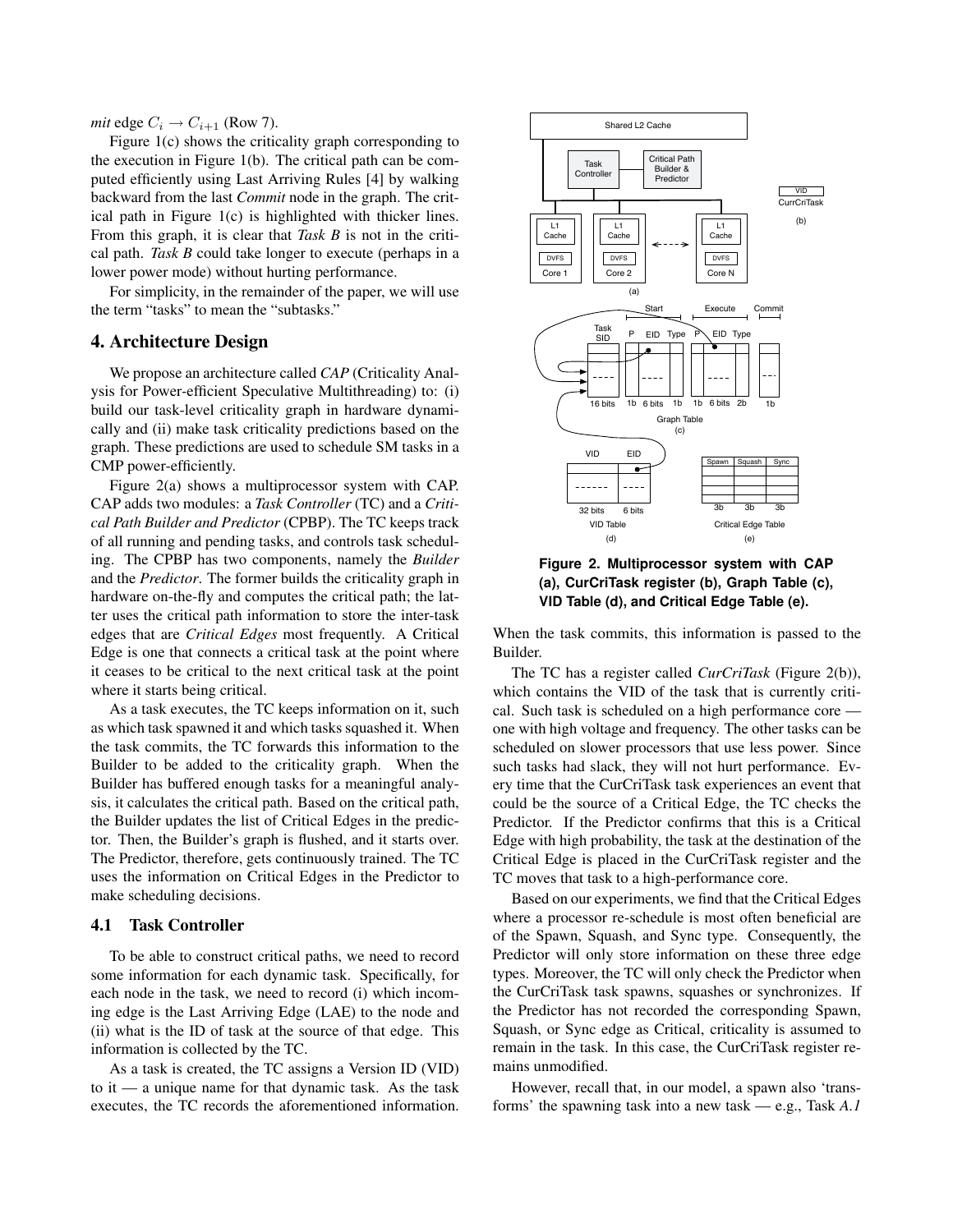becomes *A.2* after spawning *C* in Figure 1. As a result, *A.1* and *A.2* have different VIDs. If the *A.1*→*C* edge is not found in the Predictor, the CurCriTask register is automatically updated to hold *A.2*. Artificial spawn edges introduced by our model such as *A.1*→*A.2* are not stored in the Predictor to save space.

When the CurCriTask task really finishes (i.e., not because of a spawn), the current non-speculative task in the system is moved to a high-performance processor, but the CurCriTask register is not necessarily updated. It is updated only if there is only one task left in the system — in which case, that task is put in the CurCriTask register. Otherwise, it is left unused and the TC checks the Predictor at every spawn, squash, and synchronization of every task, hoping to identify a Critical Edge. When one is identified, the destination task is put in the CurCriTask register.

The TC ensures that the non-speculative task always runs.

#### 4.2 Builder

The Builder is responsible for building the graph and calculating the critical path. The Builder consists of the two hardware tables shown in Figures 2(c) and (d): the *Graph Table* and the *Version ID (VID) Table*, respectively. The Graph Table provides the storage for the criticality graph. The VID Table simply maps a VID to an index into the Graph Table — also called an Entry ID (EID).

Each row in the Graph Table corresponds to a dynamic task. The first field (*Task SID*) is the static task ID. The other fields record, for each node in the task, (i) the type of its LAE and (ii) the EID of the task at the source of its LAE. The different types of edges are shown in Table 2.

Specifically, the *Start* area of the Graph Table contains information on the LAE for the Start node. Since the alternatives are a Spawn or a Squash edge (Table 2), we use a 1-bit *Type*-of-edge field and an *EID* field. We discuss the *P* field later.

The *Execute* area contains information on the LAE for the Execute node. The alternatives are an intra-task edge from the task's Start node, or a Sync, Resource, or BeSafe edge. The first case is encoded with a null *EID* field. The other cases are encoded with a 2-bit *Type* field and the correct EID in the *EID* field.

There is no need to store information on the Finish node because it has a single type of incoming edge. Finally, the *Commit* area contains information on the LAE for the Commit node. The alternatives are an intra-task edge or a Commit edge. Consequently, we need a 1-bit *Type* field. There is no need for an EID field because the source of a Commit edge is always the immediate predecessor task.

The Graph Table also contains two *P* fields (Figure 2(c)) to help the Predictor. The *P* fields record whether the corresponding LAEs were predicted as critical during the previous execution of the task. By recording this information in the Graph Table, the Builder can compare the current critical path to criticality predictions made at the previous execution, and update the Predictor.

With this support, consider how a graph is built. When a task commits, an entry in the Graph Table is allocated for the task and is filled with information from the TC. The VID Table is used to map VIDs to entries in the Graph Table. When the Graph Table is filled with tasks, the critical path is calculated. A finite state machine traverses the graph in reverse and constructs the critical path based on LAE information. The cross-task edges in the critical path that are of Spawn, Squash or Sync type are Critical Edges and are passed to the Predictor for training.

Thanks to using a task-level criticality model, the Builder is very space-efficient. The storage for the Builder is  $34b \times 64$  for the Graph Table plus  $38b \times 16$  for the VID Table, for a total of 348 bytes.

# 4.3 Predictor

The Predictor records the most frequently-observed Critical Edges in the program. For that, it uses the Critical Edge Table (Figure 2(e)). Each row in this hardware table corresponds to an ordered pair of tasks that have one or more Critical Edges going between them. Each row contains three 3-bit up/down saturating counters, which count the number of times that we have seen a Critical Edge between these two tasks of type Spawn, Squash, and Sync, respectively.

In our model, a task 'transforms' itself into a new one when it spawns — e.g., Task *A.1* becomes *A.2* after spawning *C* in Figure 1. In the example, if *A.1* is critical, and the Critical Edge Table does not contain the  $A \cdot I \rightarrow C$  edge, we naturally assume that *A.2* is now critical. To save space in the Critical Edge Table, artificial spawn edges introduced by our model such as *A.1*→*A.2* are not stored in the table.

The table is trained every time that the Builder generates a critical path and identifies Critical Edges. For each Critical Edge, the static task IDs (Task SIDs) of the source and destination tasks are hashed into an index into the table. If no entry exists, a new one is allocated. In any case, the counter of the corresponding Critical Edge type is incremented. Note that, to improve the accuracy of the Predictor, we can use a more complex hashing function that incorporates additional path history — to distinguish between different calls to this pair of tasks.

This table is de-trained in two cases. The first one is when, after a critical path is generated, the Builder sees that a LAE with the *P* bit set (Section 4.2) is not part of the critical path. In this case, the corresponding counter in the Critical Edge Table is decremented. If, as a result, all counters in the row reach zero, the row is deallocated.

The second case is when an edge was predicted as critical during the previous execution of the task but the edge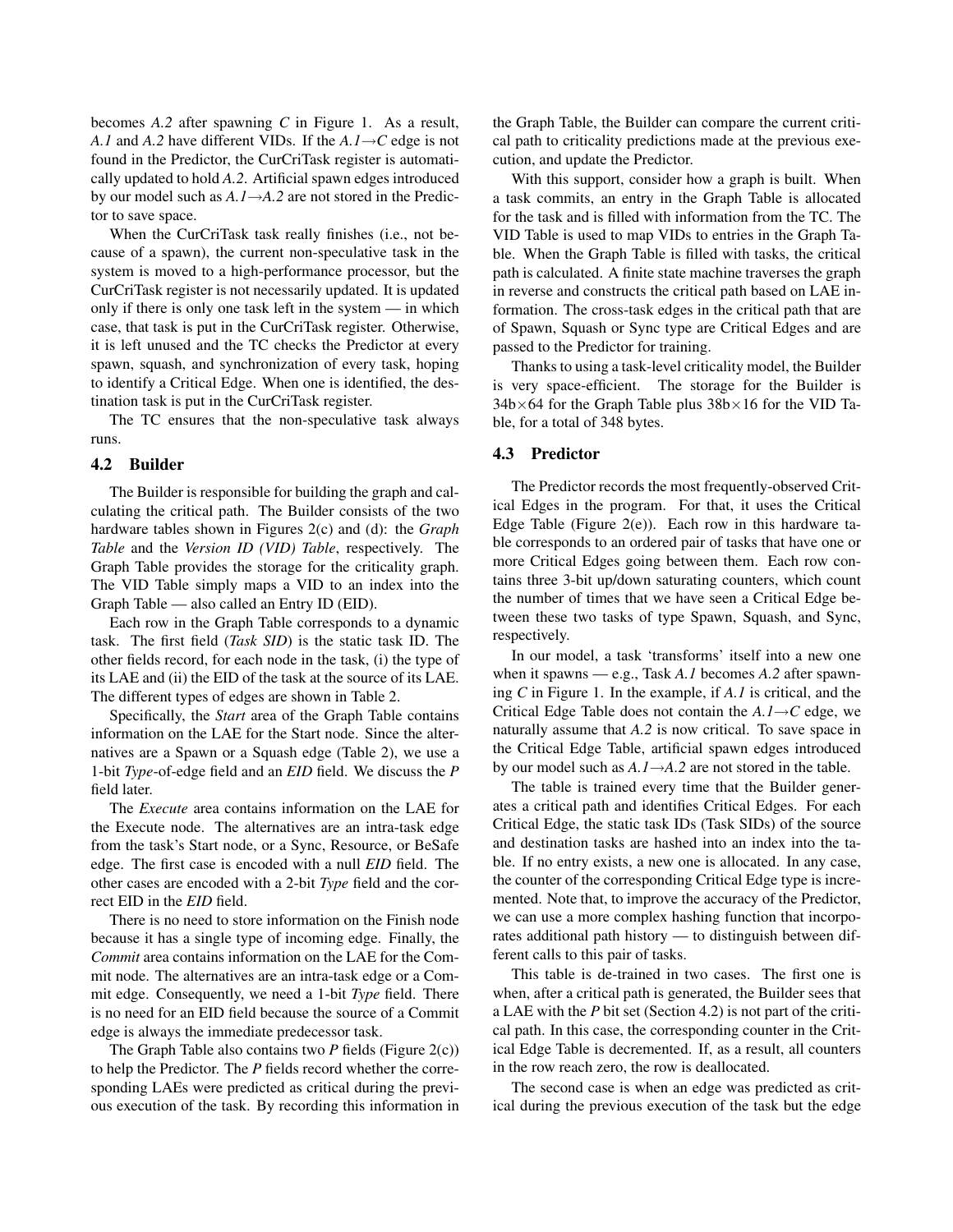did not even make it to the Graph Table because, in this execution, it was not even LAE. In this case, as soon the TC fills the corresponding row of the Graph Table, it decrements the corresponding counter in the Critical Edge Table.

With this support, the Critical Edge Table keeps the most important Critical Edges. The TC makes processor scheduling decisions based on the counter values in the table.

### 4.4 An Example of CAP at Work

Figure 3 provides an example of CAP at work. Parts (a) and (b) are the same as in Figure 1, except that we also show the VID Table. Consider each task in (a) as it commits. The first one to commit is Task *A.1*, which has a VID of 1. It is allocated at entry *EID*=29 of the Graph Table. This row is filled as follows. Since this is the first task, its Spawn and Execute nodes have no external edge. Hence, both the *Start* and *Execute* areas of the row are set to null. The *Commit* field is set to indicate that the LAE comes from the Finish node.



**Figure 3. An example of CAP at work.**

The next task to commit is Task *A.2*. It is given entry *EID*=30 in the Graph Table. It is spawned by Task *A.1*, which is the source of the LAE to the Start node. Consequently, the *Start* area of the row is filled with *EID*=29 and Spawn type. The *Execute* area is set to null because there are no external edges to the Execute node. The *Commit* field is set like in the previous task.

Task *A.3* proceeds in a similar fashion.

Task *B* commits next. The LAE to its Start node is a Spawn edge from Task *A.2*. Assume that such edge was a Critical Edge in the execution — hence *P*=1. The LAE to its Execute node is a Resource edge from Task *A.3*. The LAE to its Commit node comes from its Finish node.

Finally, Task *C* commits. The LAE to its Start node is a Squash edge from Task *A.2*.

The critical path is calculated by traversing the table in reverse, starting at the last committed task at the point marked by *BEGIN* in the figure. For each node, the Builder proceeds backward along LAEs. The dark lines with arrows drawn over the table show the progression of the critical path. For this traversal, the VID Table is not needed.

This critical path uncovers one Critical Edge that is added to the Critical Edge Table, namely the Squash edge between Tasks  $A.2$  and  $C<sup>1</sup>$ . If we assume that the corresponding rows in the Critical Edge Table contained all zeros, Figure 3(d) shows the resulting counter values. Moreover, we need to de-train the Spawn edge between Tasks *A.2* and *B*, which had *P*=1 and is not in the critical path. If the Critical Edge Table had a count equal to 1 for that edge, it now becomes zero.

#### 5. Methodology

To evaluate CAP on a SM CMP, we use SESC [11] a cycle-accurate execution-driven simulator with detailed models of out-of-order superscalars, memory subsystems, and SM protocols. It also includes models of dynamic power from Wattch [1], Orion [21] and Cacti [18]. Moreover, we augment the simulator to support per-core DVFS.

We consider two configurations of a CMP with SM support and three scheduling algorithms. One configuration is a 4-core CMP where each core runs at a high frequency (f) and voltage (V). We call it *4H*. The second configuration is the same 4-core CMP where only one core runs at the high f and V, while the other three cores run at a low f and V. We call it *1H*. For each configuration, we consider three scheduling algorithms, namely *Base*, *Sort*, and *CAP*. *Base* is a naive algorithm where tasks get free cores using first-come first-serve. *Sort* guarantees that the non-speculative task and the three least-speculative ones are always running; moreover, in *1H*, the non-speculative task runs on the sole fast core. *Sort* is based on the common wisdom that non- or lessspeculative tasks are more important than more-speculative ones. Finally, *CAP* uses our proposed scheme. In all cases, we apply the energy optimizations for SM suggested by Renau *et al.* [12], including clock gating unused cores. Table 3 shows the architecture parameters.

To generate the SM binaries of applications, we use the POSH compiler [8]. We allow out-of-order spawn [13] and optimize the binaries for energy-efficiency [12]. We evaluate the SPECint and SPECfp 2000 applications with the *Ref* input set. Exceptions include those applications written

<sup>&</sup>lt;sup>1</sup>Recall from Section 4.3 that artificial edges such as the Spawn edge between Tasks *A.1* and *A.2* are never added to the table.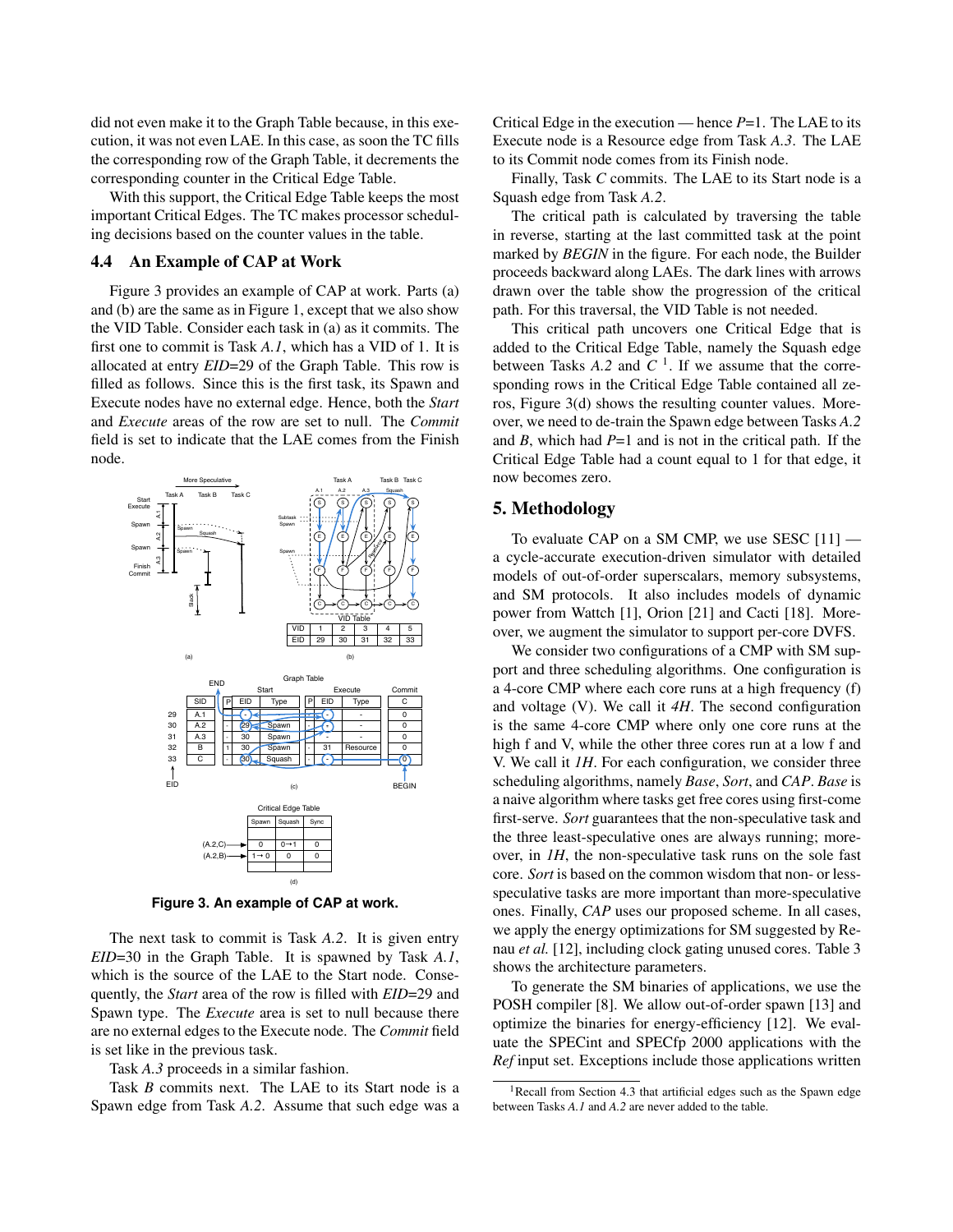| Suite            | Appl.              | # Dyn.   | # Inter-Task Edges/Task $(\%)$ |       |      | # Inter-Task Edges in Crit. Path (% of Each Type) |      |      |      |            |     | Similarity   |                 |
|------------------|--------------------|----------|--------------------------------|-------|------|---------------------------------------------------|------|------|------|------------|-----|--------------|-----------------|
|                  |                    | Tasks    | $\overline{Sq}$                | Sync  | Res  | <b>BSafe</b>                                      | Sp   | Sq   | Sync | <b>Res</b> | Com | <b>BSafe</b> | to Safe $(\%)$  |
|                  | bh                 | 20464    | 2.0                            | 0.0   | 97.4 | 1.5                                               | 0.7  | 2.0  | 0.0  | 95.4       | 0.6 | 1.3          | 25              |
|                  | em <sub>3d</sub>   | 79874    | 0.9                            | 99.0  | 81.9 | 0.0                                               | 18.0 | 2.3  | 0.3  | 79.3       | 0.0 | 0.0          | $\overline{c}$  |
| Olden            | health             | 409490   | 0.1                            | 0.0   | 32.5 | 29.3                                              | 47.1 | 0.0  | 0.0  | 16.5       | 5.2 | 31.1         | 24              |
|                  | mst                | 1564246  | 0.2                            | 0.0   | 54.4 | 0.0                                               | 47.2 | 0.4  | 0.0  | 52.2       | 0.0 | 0.0          | 19              |
|                  | perimeter          | 51745    | 1.1                            | 0.5   | 55.1 | 0.0                                               | 55.4 | 2.5  | 0.5  | 41.6       | 0.0 | 0.0          | 22              |
|                  | art.               | 1727610  | $\overline{1.0}$               | 0.0   | 93.2 | 0.9                                               | 4.1  | 1.4  | 0.0  | 93.3       | 0.2 | 1.0          | $\overline{17}$ |
| SPECfp           | equake             | 450582   | 1.8                            | 1.2   | 88.6 | 0.7                                               | 23.4 | 2.9  | 0.5  | 72.5       | 0.3 | 0.4          | 16              |
|                  | mesa               | 215426   | 0.0                            | 100.0 | 10.4 | 0.0                                               | 19.9 | 0.0  | 77.7 | 2.3        | 0.0 | 0.0          | 31              |
|                  | bzip2              | 981836   | 6.4                            | 8.4   | 6.5  | 0.3                                               | 88.1 | 4.9  | 2.9  | 3.7        | 0.0 | 0.4          | 88              |
|                  | crafty             | 665658   | 26.1                           | 79.2  | 1.0  | 0.0                                               | 46.9 | 15.4 | 37.2 | 0.5        | 0.0 | 0.0          | 57              |
|                  | gap                | 1335200  | 34.5                           | 100.0 | 3.5  | 18.3                                              | 35.9 | 17.6 | 27.7 | 0.8        | 0.0 | 17.9         | 59              |
|                  | gzip               | 2674412  | 0.8                            | 41.6  | 0.1  | 0.0                                               | 79.6 | 0.7  | 19.6 | 0.1        | 0.0 | 0.0          | 38              |
| <b>SPECint</b>   | mcf                | 18607165 | 1.9                            | 45.6  | 3.5  | 0.0                                               | 70.0 | 1.7  | 26.7 | 1.6        | 0.0 | 0.0          | 25              |
|                  | parser             | 5261992  | 16.6                           | 61.2  | 8.8  | 1.0                                               | 67.9 | 10.9 | 15.9 | 4.1        | 0.0 | 1.1          | 51              |
|                  | twolf              | 6191552  | 18.1                           | 43.2  | 6.3  | 0.0                                               | 37.4 | 20.2 | 38.8 | 3.6        | 0.0 | 0.0          | 39              |
|                  | vortex             | 1838191  | 0.7                            | 18.1  | 16.4 | 1.6                                               | 75.0 | 0.9  | 9.8  | 11.2       | 0.8 | 2.3          | 42              |
|                  | vpr                | 174129   | 52.0                           | 29.1  | 30.8 | 1.2                                               | 26.3 | 42.3 | 13.5 | 16.2       | 0.2 | 1.5          | 38              |
| Olden Geom. Mean |                    | 140204   | 0.5                            | 0.0   | 60.0 | 0.0                                               | 17.3 | 0.0  | 0.0  | 48.6       | 0.0 | 0.0          | 15              |
|                  | SPECfp Geom. Mean  | 551449   | 0.0                            | 0.0   | 44.1 | 0.0                                               | 12.4 | 0.0  | 0.0  | 25.0       | 0.0 | 0.0          | 21              |
|                  | SPECint Geom. Mean | 1972905  | 7.7                            | 38.3  | 3.9  | 0.0                                               | 54.4 | 6.2  | 17.1 | 2.0        | 0.0 | 0.0          | 46              |

**Table 4. Characterization of the critical path on** *4H-Base***.**

| Processor                                                |                                   |           |                   |  |  |  |  |
|----------------------------------------------------------|-----------------------------------|-----------|-------------------|--|--|--|--|
| Fetch/issue/comm width: 5/3/3                            | Frequency: 5.0 GHz                |           |                   |  |  |  |  |
| L-window/ROB size: 68/126                                | Branch predictor (spec. update):  |           |                   |  |  |  |  |
| Int/FP registers: 90/68                                  | bimodal size: 16K entries         |           |                   |  |  |  |  |
| LdSt/Int/FP units: 1/2/1                                 | gshare-11 size: 16K entries       |           |                   |  |  |  |  |
| Ld/St queue entries: 48/42                               | Cross-task dependence predictor:  |           |                   |  |  |  |  |
| Pred. Table: 64 entries<br>Branch penalty: 13 cyc (min)  |                                   |           |                   |  |  |  |  |
| BTB: 4K entries, 2-way assoc.                            | Sync. Table: 16 entries           |           |                   |  |  |  |  |
| <b>CAP</b> Predictor<br>CAP Builder                      |                                   |           |                   |  |  |  |  |
| Graph Table: 64 entries                                  | Critical Edge Table: 2048 entries |           |                   |  |  |  |  |
| VID Table: 16 entries                                    |                                   |           |                   |  |  |  |  |
| Caches (All line sizes:64B)                              | $D - L1$                          | L1.1      | Shared J.2        |  |  |  |  |
| Size:                                                    |                                   | 32KB 32KB | 2MB               |  |  |  |  |
| Round trip:                                              | 3 <sub>cvc</sub>                  | 2 cyc     | 10 <sub>cvc</sub> |  |  |  |  |
| Assoc:                                                   |                                   |           | x                 |  |  |  |  |
| High frequency and voltage: 5 GHz and 1.6 V              |                                   |           |                   |  |  |  |  |
| Low frequency and voltage: 3.5 GHz and 1.1 V             |                                   |           |                   |  |  |  |  |
| Bus frequency: 533MHz; Bus width: 128bit                 |                                   |           |                   |  |  |  |  |
| DDR-2 DRAM bandwidth: 8.528GB/s; memory round trip: 98ns |                                   |           |                   |  |  |  |  |

### **Table 3. Architecture parameters, where cycle counts are in processor cycles.**

in C++ or Fortran, which we do not support, and *perlbmk* and *gcc* which fail in our compiler. We also evaluate a few Olden applications. In our simulations, we skip the initialization (1-6 billion instructions), and then execute about 0.75-1.50 billion sequential instructions.

For the SPECint applications, we studied the impact of a cross-task dependence predictor (Table 3) as described by Moshovos *et al.* [9]. Without the predictor, the average speedup of SM execution over sequential execution on the same platform is 1.32; with the predictor, the average speedup decreases to 1.28, but the  $E \times D^2$  of the architecture decreases by 10%. Consequently, in all our experiments, we use the dependence predictor.

# 6. Evaluation

### 6.1 Characterization of Critical Paths

Table 4 characterizes the critical path of applications running on *4H-Base*. To provide more insight, the data ignores subtasks: all subtasks in a task are logically lumped into a single unit, and all edges between subtasks in the same task are neglected.

The third column shows the number of dynamic tasks per application. The group of columns labeled *Inter-Task Edges/Task* shows the number of inter-task edges of each type as a percentage of the number of tasks. Spawn and Commit edges are not shown because their number is 100%. From the table, we see that Squash and Sync edges are common in SPECint codes, while Resource edges are common in the SPECfp and Olden codes due to their higher parallelism. Having many Resource edges indicates that useful work is often waiting to execute. BeSafe edges are rare.

The group of columns labeled *Inter-Task Edges in Crit. Path* shows the percentage of inter-task edges in the critical path that are of each type. We see that the dominant types of Critical Edges are Spawn in SPECint and Resource in Olden and SPECfp. SPECint codes also have a substantial fraction of Squash and Sync Critical Edges.

The last column of the table shows the similarity between the dynamic instructions in the critical path and those in the *Safe Path* of the codes. The safe path are the instructions executed in tasks from the time the tasks become nonspeculative until the tasks commit. We define *Similarity* as  $|I_{crit} \cap I_{safe}|$  $\frac{|I_{crit}||I_{safe}|}{|I_{crit} \cup I_{safe}|}$ , where  $I_{crit}$  and  $I_{safe}$  are the dynamic instructions in the critical and safe paths, respectively. On average, the similarity is 15% for Olden, 21% for SPECfp, and 46% for SPECint. The fact that these numbers are low means that the critical path is typically in the speculative tasks, not in the non-speculative one. This is more the case in the Olden applications. The reason is that they have fewer squashes and higher parallelism than the other applications.

### 6.2 Performance and Power Impact

We now consider the performance and power impact of scheduling for task criticality in SM. Due to space limitations, we provide only a brief analysis. Figure 4(a) shows the execution time in our six environments normalized to *4H-Base*. Overall, the execution times of the *4H* environments tend to be similar. The execution times of the *1H* en-